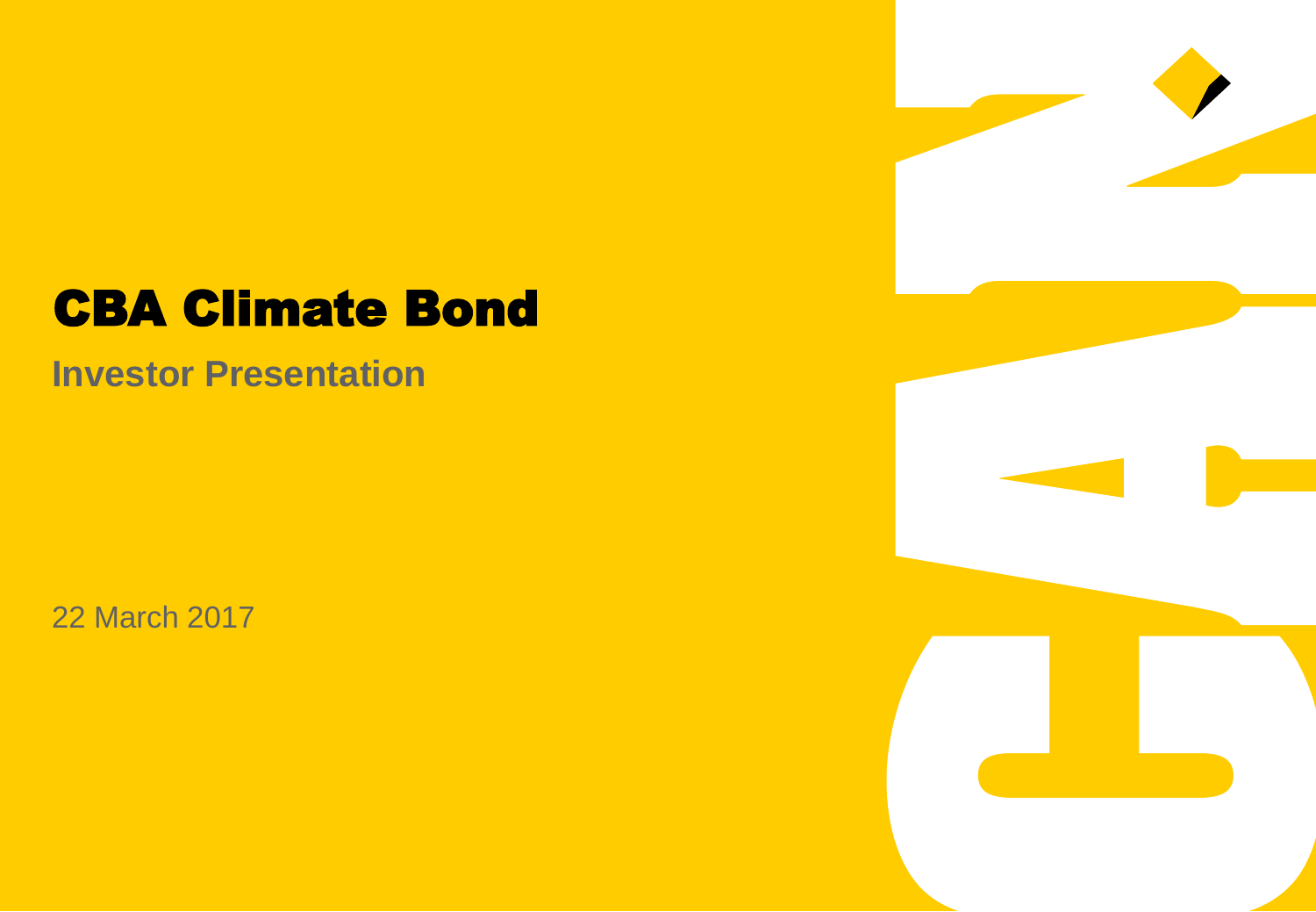# Corporate Responsibility

**Our vision** is to excel at securing and enhancing the financial wellbeing of people, businesses and communities. **Our corporate responsibility efforts help us deliver on our vision with a focus on education, innovation and good business practice.** 

| Most Sustainable Corporations in the World<br>2017<br><b>DALIUD</b>   | The most sustainable<br>organisation in Australia                  | The Group has been recognised as the most<br>sustainable bank in Australia, two years in a<br>row, and ranked sixth most sustainable<br>company in the world. <sup>1</sup> |  |
|-----------------------------------------------------------------------|--------------------------------------------------------------------|----------------------------------------------------------------------------------------------------------------------------------------------------------------------------|--|
| <b>MEMBER OF</b><br><b>Dow Jones</b><br><b>Sustainability Indices</b> | A leading sustainability-<br>driven company                        | In 2016/17, the Group was once again included<br>in the Dow Jones Sustainability World Index                                                                               |  |
| In Collaboration with RobecoSAM (O                                    |                                                                    | $(DJSI)2$ .                                                                                                                                                                |  |
| FTSE4Good                                                             | <b>Strong environmental,</b><br>social and governance<br>practices | The Group continues to be listed on the<br>FTSE4Good Index - comprising companies<br>demonstrating strong Environmental, Social<br>and Governance (ESG) practices.         |  |
|                                                                       |                                                                    |                                                                                                                                                                            |  |
| DP                                                                    | <b>Leader in climate</b><br>disclosure                             | Our efforts to mitigate the risks of Climate<br>Change have once again been recognised by<br>CDP with a score of 'A-'.                                                     |  |
| <b>DRIVING SUSTAINABLE ECONOMIES</b>                                  |                                                                    | • WGEA <sup>3</sup> citation retained                                                                                                                                      |  |
| <b>WGEA</b><br>Employer                                               | A great place to work                                              | • Named 2 <sup>nd</sup> most inclusive employer in the 2016<br>Australian Workplace Equality Index Awards,                                                                 |  |
| of Choice for<br><b>Gender Equality</b>                               |                                                                    | recognising workplace support for LGBTI people<br>• Employee network Unity named the 2016 LGBTI<br>Employee Network of the Year in the AWEI awards                         |  |

1. World Economic Forum, G100 - the global index of the world's most sustainable corporations. 2. The DJSI World is the first global index to track the financial performance of the leading sustainability-driven companies worldwide. 3. Workplace Gender Equality Agency

**CommonwealthBank** 2

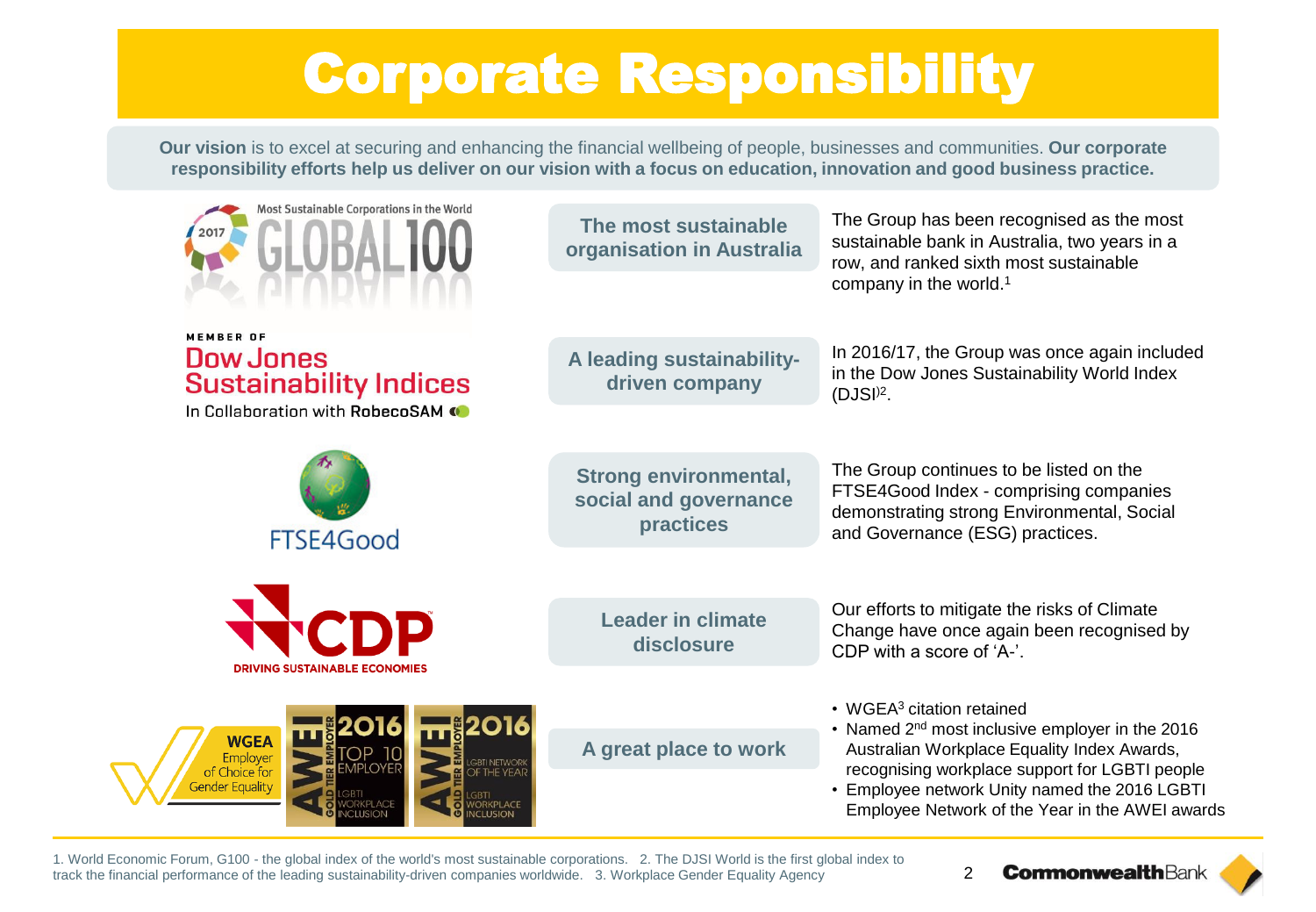### Climate Bond Overview

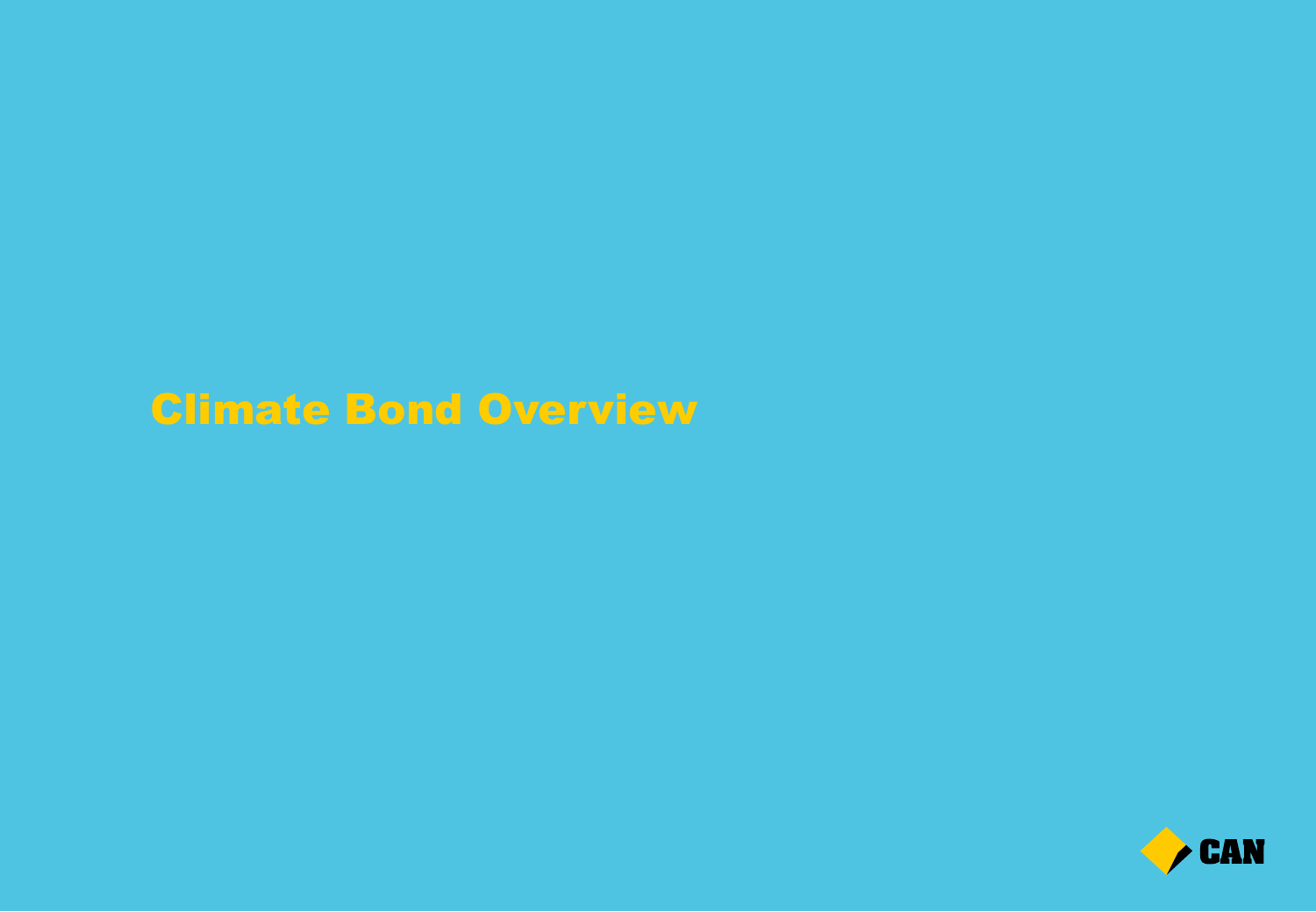# Key terms and conditions

| Issuer                             | Commonwealth Bank of Australia ("CBA") ABN 48 123 123 124                                                                                                                                                                                                                                                                                                                                                                                                                   |
|------------------------------------|-----------------------------------------------------------------------------------------------------------------------------------------------------------------------------------------------------------------------------------------------------------------------------------------------------------------------------------------------------------------------------------------------------------------------------------------------------------------------------|
| <b>Sole Lead Manager</b>           | <b>Commonwealth Bank of Australia</b>                                                                                                                                                                                                                                                                                                                                                                                                                                       |
| <b>Climate Bond Certification</b>  | The Climate Bond Initiative has issued a Climate Bond Certificate under the Climate<br>Bonds International Standards and Certification Scheme. Please refer to the Pricing<br>Supplement for this series of MTNs for information concerning the Climate Bond<br>Certification. A copy of the Climate Bond Standard is available on the Climate Bond<br>Initiative's website - www.climatebonds.net.                                                                         |
| <b>Issuer Rating</b>               | Standard & Poor's: AA- (neg)<br>Aa2 (neg)<br>Moody's :<br>Fitch: <b>Exercise Structure</b><br>AA- (stable)                                                                                                                                                                                                                                                                                                                                                                  |
| <b>Currency and Size</b>           | A\$650m (FXD A\$450m & FRN A\$200m)                                                                                                                                                                                                                                                                                                                                                                                                                                         |
| <b>Ranking</b>                     | Senior, unsubordinated obligation of Commonwealth Bank of Australia                                                                                                                                                                                                                                                                                                                                                                                                         |
| <b>Maturity</b>                    | 31 March 2022                                                                                                                                                                                                                                                                                                                                                                                                                                                               |
| <b>Interest Basis</b>              | <b>Fixed and Floating</b>                                                                                                                                                                                                                                                                                                                                                                                                                                                   |
| <b>Specified Denomination</b>      | A\$10,000, subject to Aggregate Minimum Amount                                                                                                                                                                                                                                                                                                                                                                                                                              |
| <b>Aggregate Minimum</b><br>Amount | The minimum aggregate consideration payable (disregarding monies lent by the Issuer<br>or its associates) will be:<br>A\$500,000 within Australia unless the MTNs are otherwise issued in a manner that<br>i.<br>does not require disclosure to investors in accordance with Part 6D.2 and Part 7<br>of the Australian Corporations Act; and<br>A\$200,000 outside of Australia, subject to the Selling Restrictions set out in the<br>ii.<br><b>Information Memorandum</b> |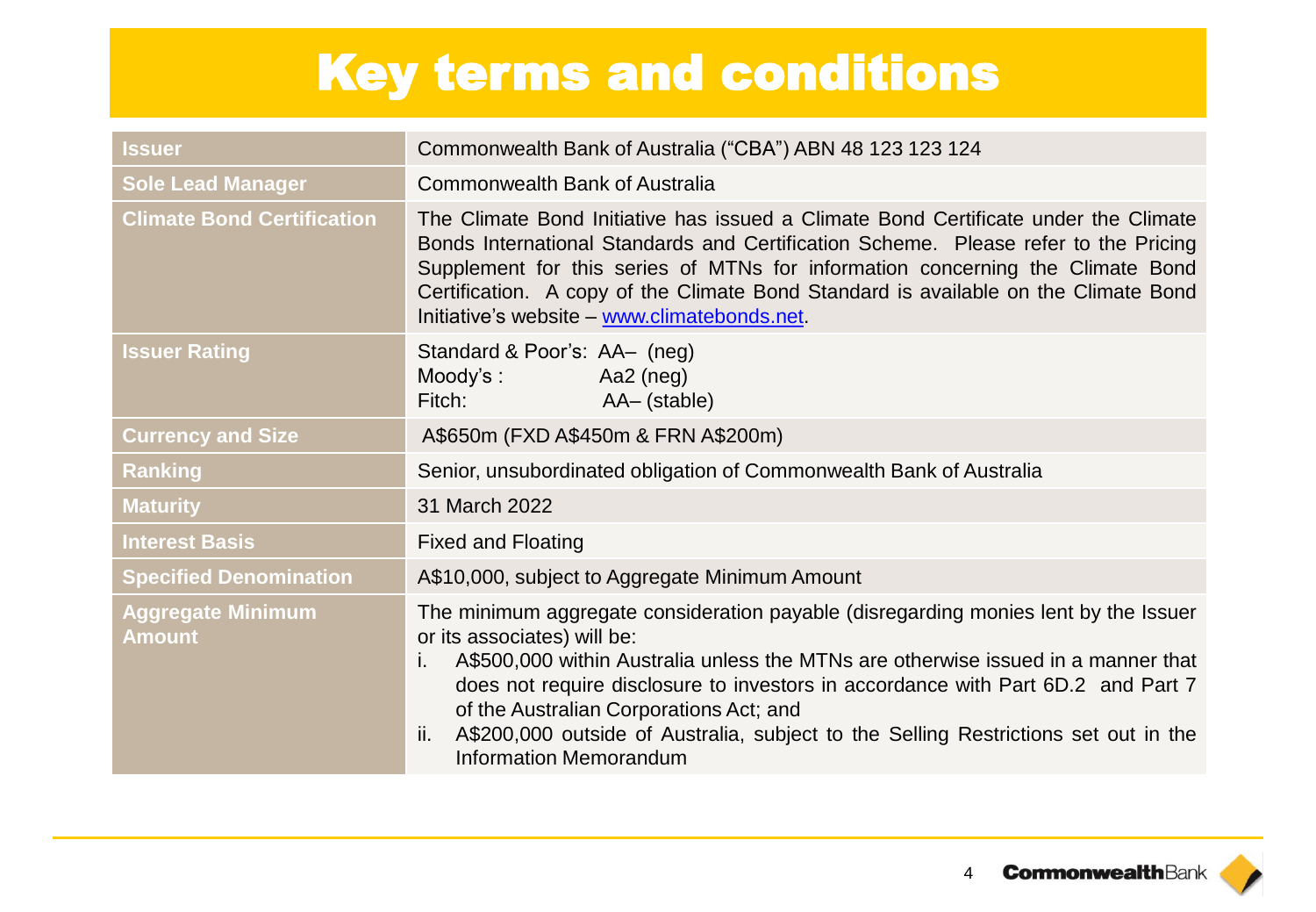## CBA Climate Bond

**Our objective is to ensure that we meet our responsibility to safeguard the environment and support economic growth and development**

- The issuance of a CBA Climate Bond represents a key opportunity for CBA to play a role in the transition to a low carbon economy, through supporting low carbon and climate resilient projects and assets
- The CBA Climate Bond will involve the issuance of a senior unsecured medium term note denominated in Australian dollars with a 5 year tenor paying a fixed and/or floating rate semi-annual/quarterly coupon
- Issuance proceeds will fund eligible projects in renewable generation, energy efficient buildings and low carbon transport. Eligible projects which comply with the Climate Bond Standards and eligible for certification have been nominated for this climate bond ("**Nominated Projects**")
- The Climate Bond Initiative ("**CBI**") is a not-for-profit organisation. Its stated aim is to promote largescale investments that will deliver a global low-carbon economy. The Climate Bond Initiative has developed standards for certification of eligible bonds
- CBA Climate Bond rank pari passu with all other CBA senior unsecured debt. The payment obligations on the CBA Climate Bond is not dependent on the performance of the Nominated Projects

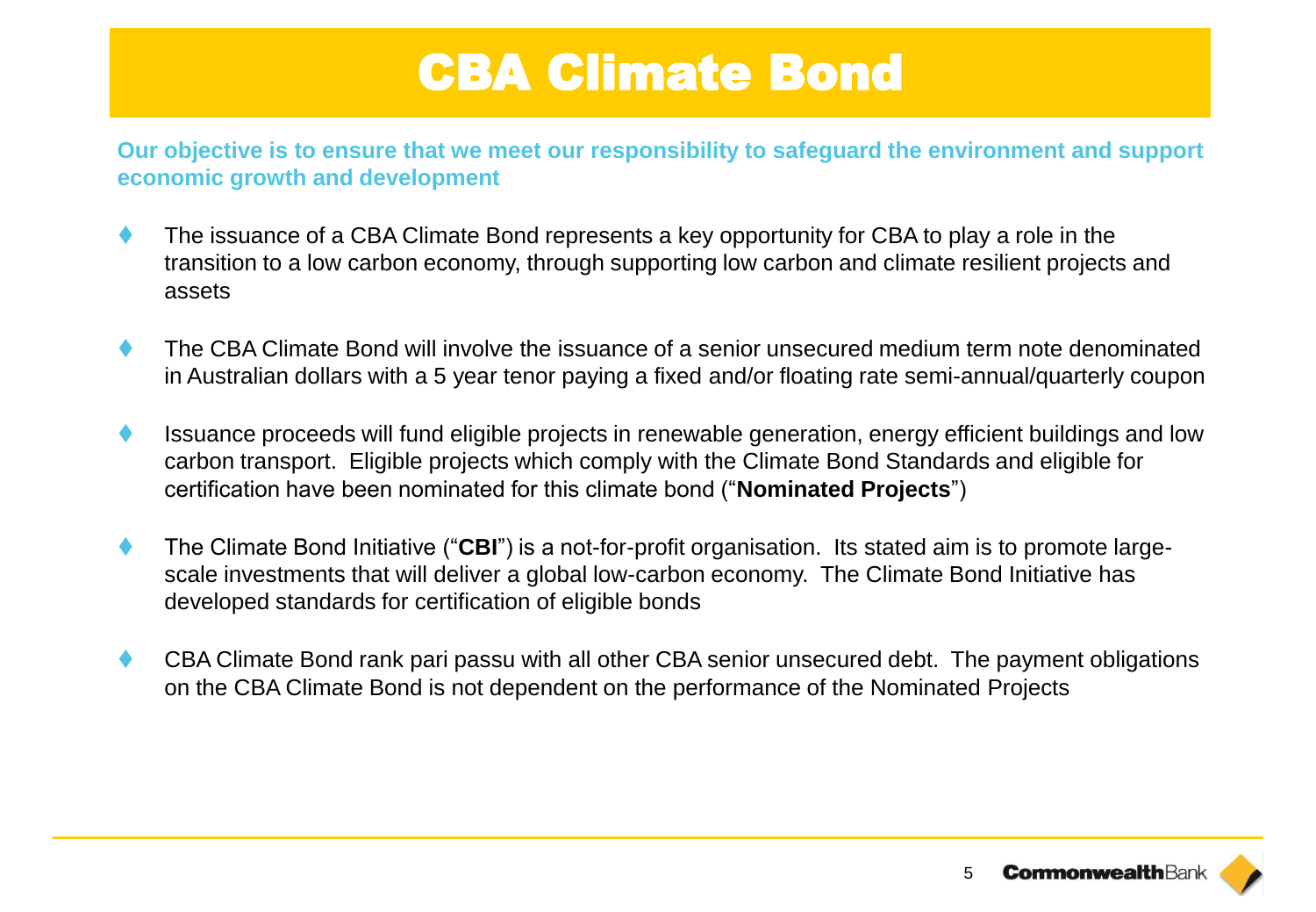# Nominated Projects

- The Nominated Projects associated with the CBA Climate Bonds have been certified by the CBI
- Compliance with the Climate Bond Standards has been independently verified by Ernst & Young
- To comply with the Climate Bond Standards, it is the intention the aggregate interests in Nominated Projects will exceed the amount of the CBA Climate Bond
- Eligible projects that meet the eligibility criteria of the Climate Bond Standards could be Nominated Projects including (but not limited to):
	- Solar
	- Wind
	- Hydro Power
	- **Transport**
	- Energy efficient buildings
- Introduction of any new Climate Bond Standards will also be adopted



Energy efficient buildings

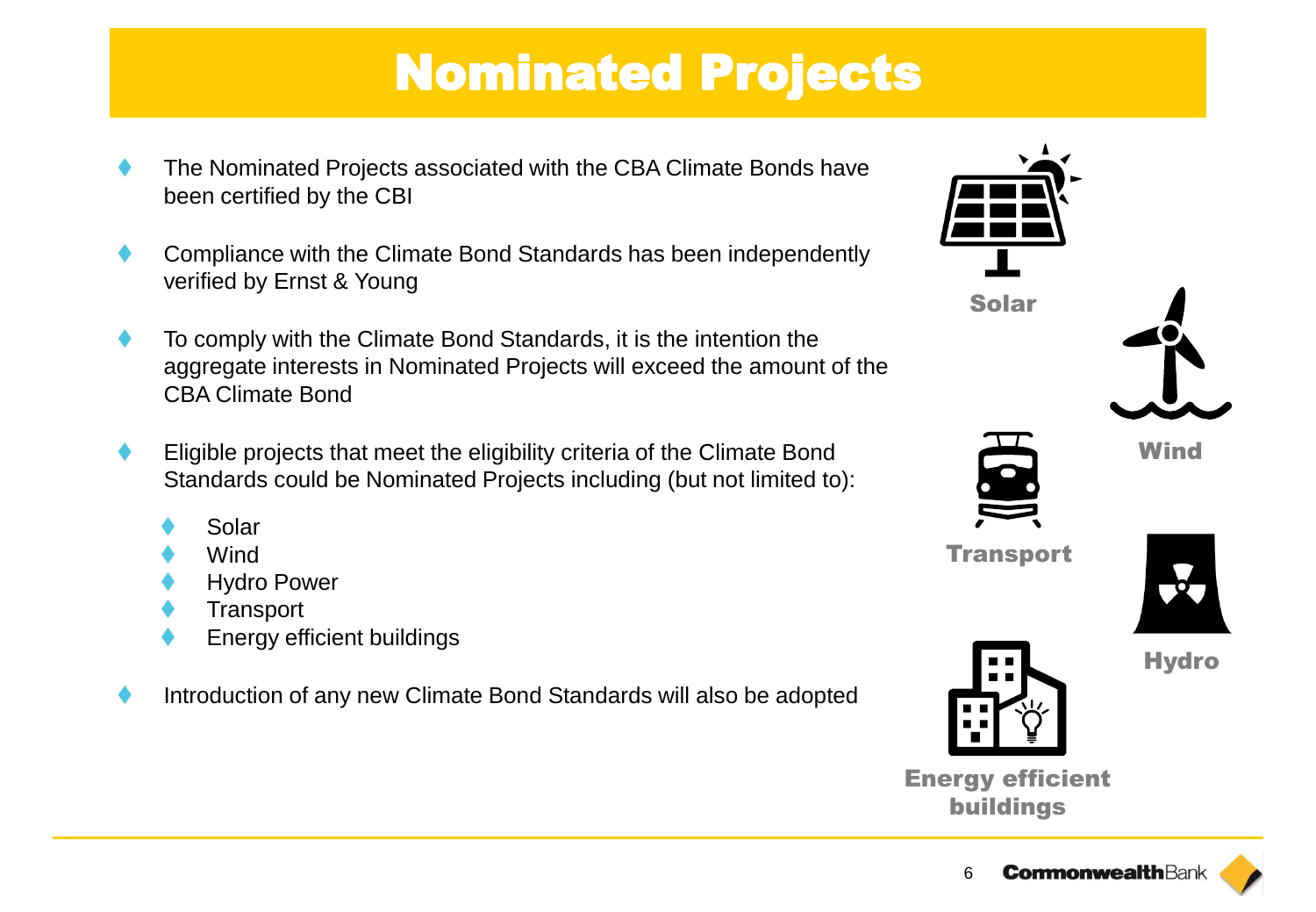## Nominated Projects

| <b>Nominated Projects Exposure</b><br>(AS) | <b>Nominated Projects</b><br>(#) | <b>CBA Climate Bond</b> | <b>Surplus Funds</b> |
|--------------------------------------------|----------------------------------|-------------------------|----------------------|
| A\$1,054m                                  | 12                               | A\$650m                 | $0\%$                |

**Sector Exposures**

**Geographical Exposures**



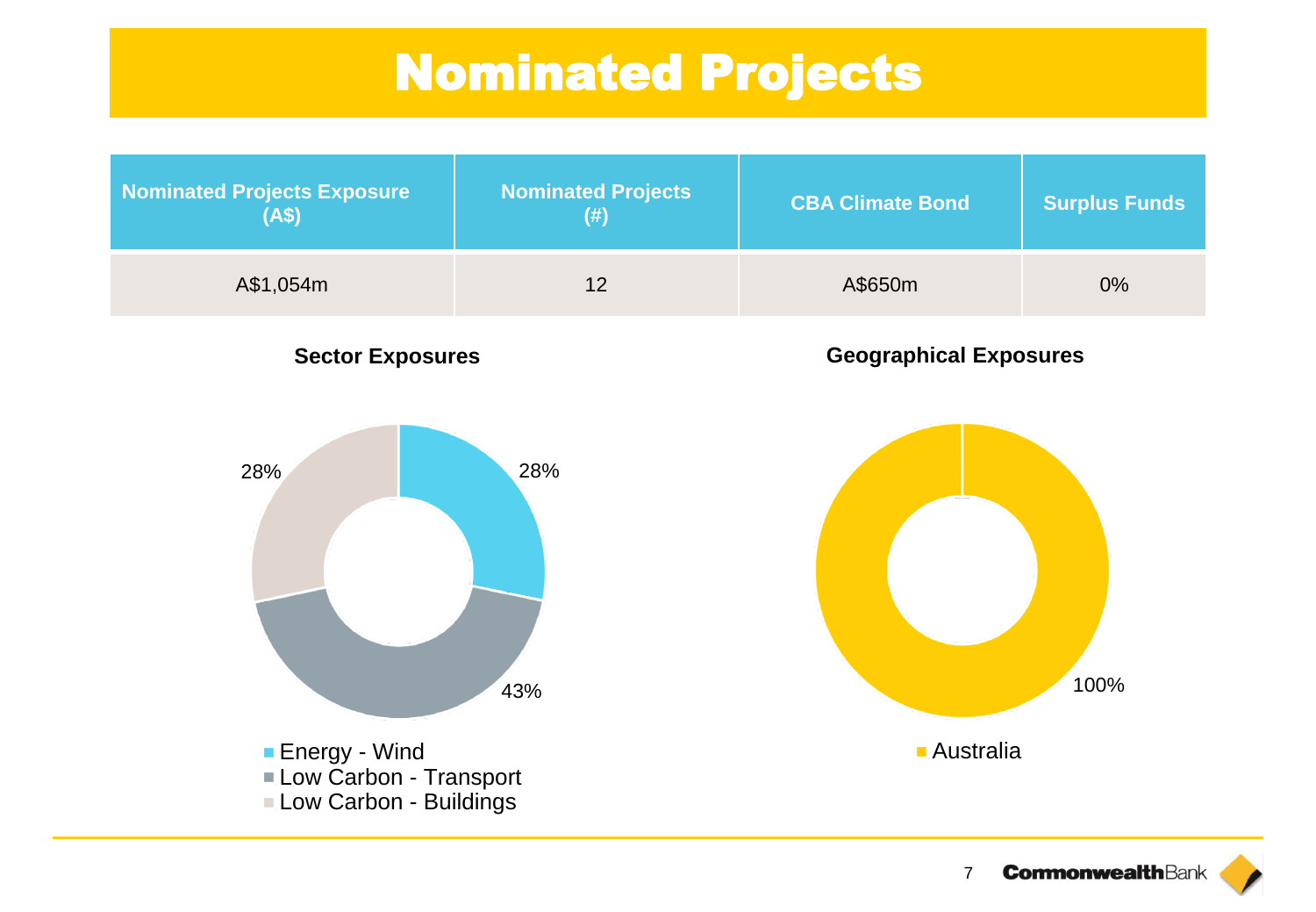### Other Conditions

- Nominated Projects are not linked to the CBA Climate Bond for the term of the bond. CBA will add or substitute eligible assets from time to time, provided such projects are eligible for the purposes of the CBI Standard
- Information on the Nominated Projects will be monitored regularly and holders will receive periodic updates on the use of proceeds and Nominated Projects (on a sector basis only) on commbank.com.au in addition to any assurance statements from Ernst & Young or the CBI in respect of the CBA Climate Bond
- CBA expects to retain an interest in Nominated Projects that will exceed the amount of the CBA Climate Bond. However, no assurances can be made that the interest in Nominated Projects will be sufficient to allocate to the principal amount of the bond. We are confident that we have a strong pipeline of potential projects or assets, and systems in place to monitor as well as contingencies in the event the Nominated Projects fall below the Bond amount
- The CBA Climate Bonds are certified as Climate Bonds under the CBI Standard of the version at the time of issue. If the CBI Standard is amended, updated, replaced or re-issued as a new version, the bond may no longer comply with the new CBI Standard
- Under no circumstances will any failure to comply with the CBI Standard or any withdrawal of certification of the bond for any reason, or any failure by CBA or any Nominated Project to comply, constitute an event of default or any other breach of the conditions. Neither the Issuer nor Holders will be able to require the MTNs to be redeemed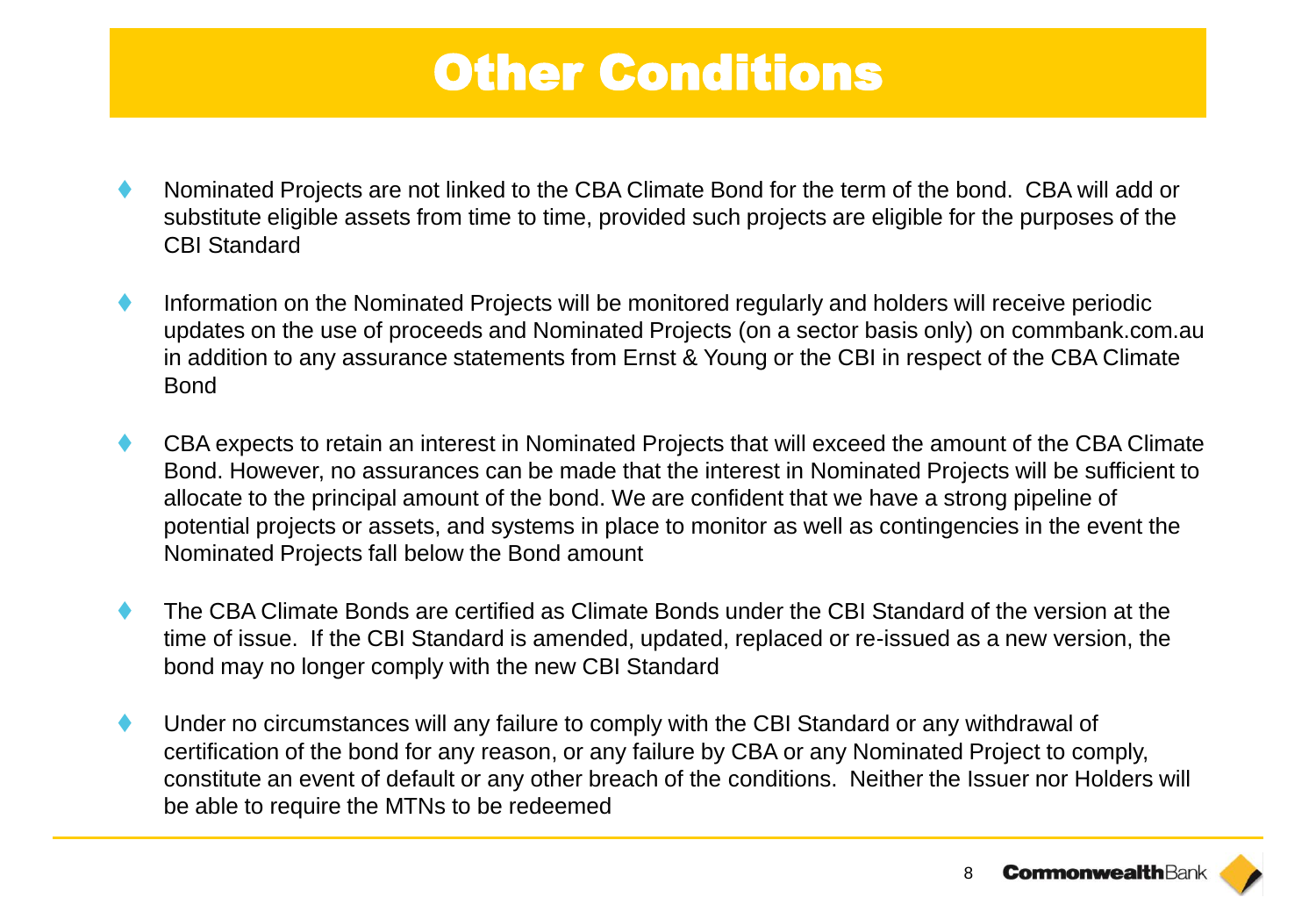### **Ernst & Young Assurance Statement**



Ernst & Young<br>200 George Street

Tel: +61 2 9248 5555 Fax: +61 2 9248 5959 Sydney NSW 2000 Australia ey.com/au GPO Box 2646 Sydney NSW 2001

Independent Reasonable Assurance Report in relation to pre-issuance of Commonwealth Bank of Australia's 2017 Climate Bond

### **Assurance conclusion**

Based on our reasonable assurance procedures, as described in this statement as of 15 December 2016, in our opinion Commonwealth Bank of Australia's bond pre-issuance processes in relation to its 2017 Climate Bond meets<br>the selection of nominated projects and assets, internal processes and controls, and reporting prior to issuan requirements of the Climate Bond Standard, in all material respects.

### Scope

We have performed a reasonable assurance engagement for the Management and Directors of the Commonw Bank of Australia (CBA) in relation to the proposed use of funds to be raised through the issuance of a Climate Bond (The Bond') in order to provide an opinion as to whether the subject matter detailed below meets, in all material respects, the criteria of the Climate Bond Standard ('CBS') as of 15 December 2016.

### **Subject Matter**

- The subject matter for our assurance is CRA's Climate Road Issuance process, being:
- The process for evaluation and selection of Nominated projects and assets to be funded via the Climate Bond. Minimum criteria for eligible low carbon buildings (commercial), low carbon transport and wind farms
- Policies and procedures for the management of proceeds raised from the Climate Bond
- Policies and procedures for reporting on the use of proceeds and eligible investment associated with the Climate Bond

### Criteria

- The criteria for our procedures ('the criteria') has been established by the Climate Bonds Initiative, being the: Climate Bond Standard v2.0, including eligibility criteria for wind energy generation
- Climate Bond Standard v2.0 Low Carbon Buildings criteria and guidance
- Climate Bond Standard v2.0 Low Carbon Land Transport criteria and guidance

### **Assurance Annroach**

Our assurance approach was conducted in accordance with the Australian Standards on Assurance Engagements ASAE 3000: Assurance Engagements Other than Audits or Reviews of Historical Financial Information; and ASAE<br>3100: Compliance Engagements.

### **Management Responsibility**

Management of CBA ('Management') is responsible for the collection, preparation, and presentation of the subject matter in accordance with the criteria and for maintaining adequate records and internal controls that are designed to support the Climate Bond issuance process.

### **Assurance Practitioner's Responsibility**

Our responsibility is to express a reasonable assurance conclusion as to whether the subject matter is presented in accordance with the criteria, in all material aspects. Our assurance engagement has been planned and performed in<br>accordance with the Australian Standard on Assurance Engagements 3000 (revised) Assurance Engagements<br>Other Engagements ("ASAE 3100").

### **Level of Assurance**

A reasonable assurance engagement consists of making enguiries and applying analytical, controls testing and other evidence-gathering procedures that are sufficient for us to obtain a meaningful level of assurance as the basis<br>for a positive form of conclusion. The procedures performed depend on the assurance practitioner's judge inducting the risk of material misstatement of the specific activity data, whether due to fraud or error. While we<br>considered the effectiveness of Management's internal controls when determining the nature and extent of ou procedures, our review was not designed to provide assurance on internal controls. We believe that the evidence we<br>have obtained is sufficient and appropriate to provide a basis for our conclusion.



### **Our Approach**

- Our assurance procedures performed included, but were not limited to:
- Reviewing CBA's statement on the environmental objective to consider whether the bond met the CBS
- requirements Reviewing CBA's Climate Bond Framework to understand how it has met the eligibility criteria of the CBS
- Interviewing selected business unit and group level personnel to understand relevant CBA policies and procedures
- Reviewing systems, policies, and processes outlining the management of bond funds and investments in CBA's **Climate Bond Framework**
- Checking the accuracy of calculations performed
- Obtaining and reviewing evidence to support key assumptions and other data
- Confirming CBA's reporting process to bond holders

A summary of our assurance procedures is shown in the following Table.

### **Item Requirement Assurance Procedures**

| 1.1.1 | Environmental<br><b>Objective</b>                                   | Reviewed the statement on the environmental objective set out in<br>CBA's Climate Bond Framework to understand whether the objective<br>met the CBS requirements.                                                                                                                                                                                             |
|-------|---------------------------------------------------------------------|---------------------------------------------------------------------------------------------------------------------------------------------------------------------------------------------------------------------------------------------------------------------------------------------------------------------------------------------------------------|
| 1.1.2 | <b>Process to select</b><br><b>Nominated Projects</b><br>and Assets | Reviewed the CBA Climate Bond framework to determine if there was a<br>٠<br>process to assess that Nominated Projects and Assets met the<br>eligibility criteria of the CBS.                                                                                                                                                                                  |
| 1.2   | <b>Assessment of</b><br><b>Nominated Projects</b><br>and Assets     | Reviewed the Nominated Projects and Assets to determine if they met<br>ь<br>the relevant eligibility criteria of the CBS and the Environmental<br>Objectives of the CBA Climate Bond Framework.                                                                                                                                                               |
| 13    | <b>Nominated Projects</b><br>and Assets list                        | Reviewed CBA's Nominated Project and Asset list.<br>٠<br>Reviewed the CBA Climate Bond framework to determine if there were<br>ь<br>processes in place to maintain the list.                                                                                                                                                                                  |
| 1.4   | Nomination of<br><b>Assets/Projects to</b><br>other Climate Bonds   | Reviewed the CBA Climate Bond framework to determine if there was a<br>н<br>process to identify if projects had been nominated to other Climate<br>Bonds.                                                                                                                                                                                                     |
| 1.5   | <b>Net Proceeds</b>                                                 | Reviewed the loan documentation and debt obligation for each<br>۰<br>Nominated Project or Asset to determine whether the collective value<br>of the Nominated Projects and Assets exceeded the net proceeds of<br>the Bond.                                                                                                                                   |
| 2.1.1 | <b>Tracking of proceeds</b>                                         | Reviewed the CBA Climate Bond framework to determine how the net<br>۰<br>proceeds of the bond will be tracked                                                                                                                                                                                                                                                 |
| 2.1.2 | <b>Managing unallocated</b><br>proceeds                             | Reviewed the CRA Climate Bond framework to determine if there is a<br>ь<br>process for managing unallocated proceeds that met the requirements<br>of the CBS                                                                                                                                                                                                  |
| 2.1.3 | Earmarking funds to<br><b>Nominated Projects</b><br>and Assets      | Reviewed the CBA Climate Bond framework to determine if there was a<br>۰<br>process for earmarking funds to Nominated Projects and Assets                                                                                                                                                                                                                     |
| 3     | Reporting prior to<br><b>issuance</b>                               | Reviewed the CBA Climate Bond framework to confirm that CBA will<br>report the following information to bond holders and the CBI:<br>The investment areas for the Nominated Projects and Assets<br>The intended temporary investment instruments for unallocated<br>proceeds<br>The approach the assurance provider has taken to pre-issuance<br>nene arturne |

The frequency of post-issuance assurance

mber firm of Ernet & Young Global Limited<br>ty limited by a scheme approved under Professional Standards Legislation

A member firm of Erret & Young Global Limited<br>
Professional Dandards Legislation

EY Building a bette<br>worklog world

Page 2

Page 3

### **Limitations**

There are inherent limitations in performing assurance - for example, assurance engagements are based on selective testing of the information being examined - and it is possible that fraud, error, or non-compliance may cocur and not be detected. There are additional inherent risks associated with assurance over non-financial<br>information including reporting against standards which require information to be assured against source data compiled using definitions and estimation methods that are developed by the reporting entity. Finally, adherence to<br>ASAE 3000, ASAE 3100, and the Climate Bond Standard is subjective and will be interpreted differently by d stakeholder groups

Our assurance was limited to the CBA's 2017 Climate Bond pre-issuance, and did not include statutory financial statements

### **Use of Report**

Our responsibility in performing our assurance activities is to the Directors of CBA only and in accordance with the terms of reference for our engagement as agreed with them. We do not therefore accept or assume any responsibility for any other purpose or to any other person or organisation. Any reliance any such third party may place on the 2017 Climate Bond pre-issuance is entirely at its own risk. No statement is made as to whether th criteria are annongiate for any third party number

### Our Independence and Assurance Team

In accordance with APES 110, the firm and all professional personnel involved in this engagement have met the independence requirements of Australian or International professional ethical requirements. Our team has the required competencies and experience for this assurance engagement.







Dr Matthew Bell Partner . arasci<br>Brisbane, Australia 15 December 2016



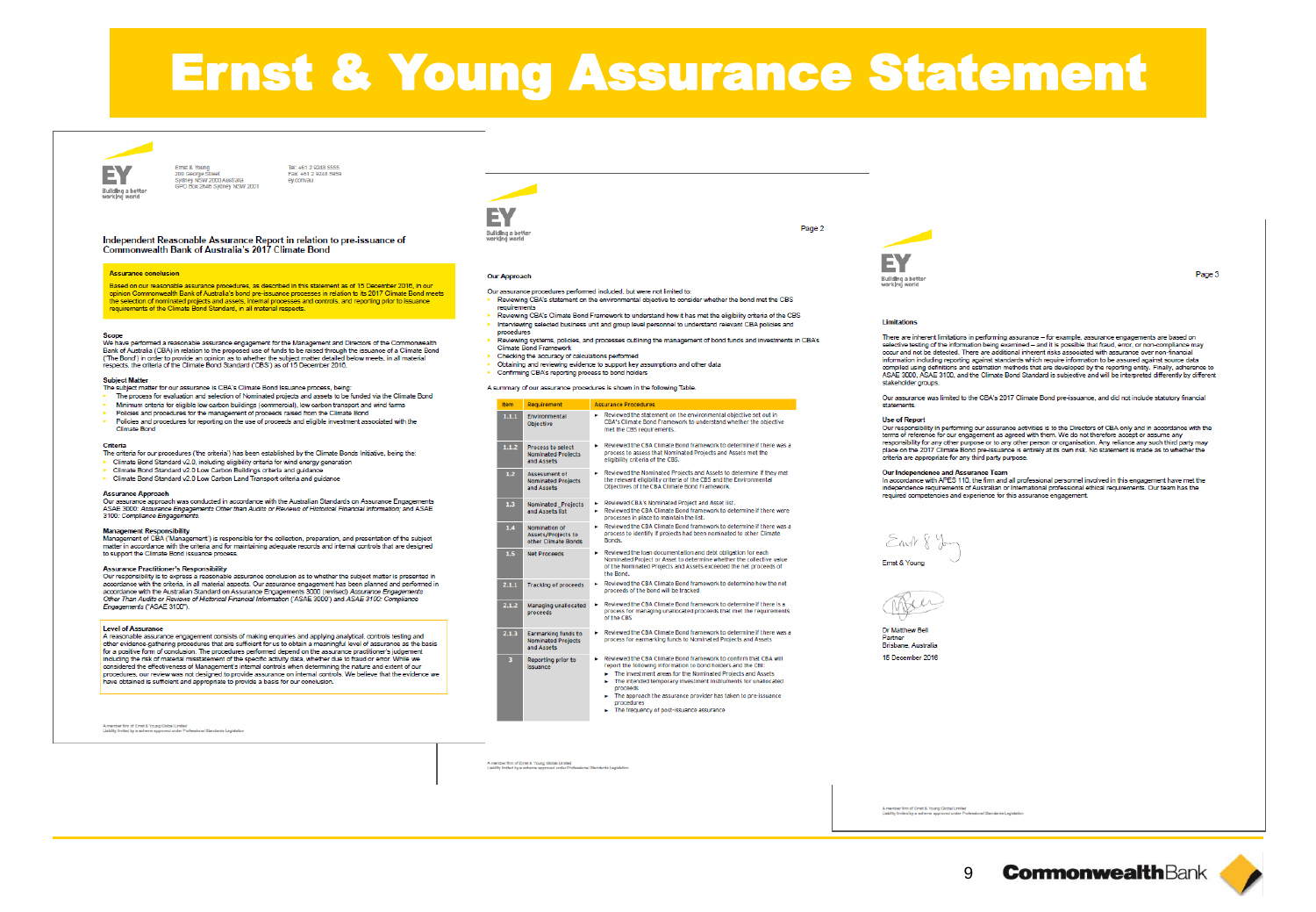### **CBI Certification**



### 20 December 2016

**Andrew Gundy Executive Director** Capital Optimisation Funding & Risk Management Commonwealth Bank of Australia 201 Sussex stret, NSW 2000 Australia

Dear Andrew.

Re: Confirmation of approval for request for Climate Bond Standards certification

I'm very pleased to inform you that on 20 December 2016, the Climate Bond Standards Board approved the certification of the proposed Commonwealth Bank of Australia Climate Bond (the bond), as per the application documents and verification report provided by Commonwealth Bank of Australia. That certification comes into force once the bond is placed on offer.

Members of the Climate Bond Standards Board are:

- · California State Teachers Retirement Service (CaISTRS) represented by Paul Shantic, Co-Director of Fixed Income
- · California State Treasurer John Chiang, represented by California State Deputy Treasurer Alan Gordon.
- CDP (formerly the Carbon Disclosure Project), represented by Pedro Faria.
- · Institutional Investors Group on Climate Change (IIGCC), represented by Eric Borremans.
- The International Cooperative and Mutual Insurance Federation represented by Shaun **Tarbuck**
- Investor Group on Climate Change represented by Andrew Major of HESTA. ٠
- ۰ Investor Network on Climate Risk, represented by Peter Ellsworth.
- The Natural Resources Defense Council, represented by Douglas Sims. ٠

I also confirm that the text of the Certification Agreement between the Climate Bond Standards Board and Commonwealth Bank of Australia has been agreed.

Accordingly I confirm that Commonwealth Bank of Australia may use the "Climate Bond Certified" logo in its information materials about the proposed bond, and we will ensure the bond is identified as a Climate Bond in all listings we manage. Attached for your reference is a guide to usage of the "Certified Climate Bond" logo.

Congratulations and best wishes,

féarthid







This is to certify that the

Commonwealth Bank of Australia Climate Bond

Issued by

### Commonwealth Bank of Australia

Has met the criteria for certification by the Climate Bonds Standard Board on behalf of the Climate Bonds Initiative

20.12.2016

**SEAN KIDNEY** Chair of the Climate Bonds Standard Board

### **ON CALSIRS HGCC WODD A CUNTER AND COMMERCE OF DESCRIPTION Climate Bonds**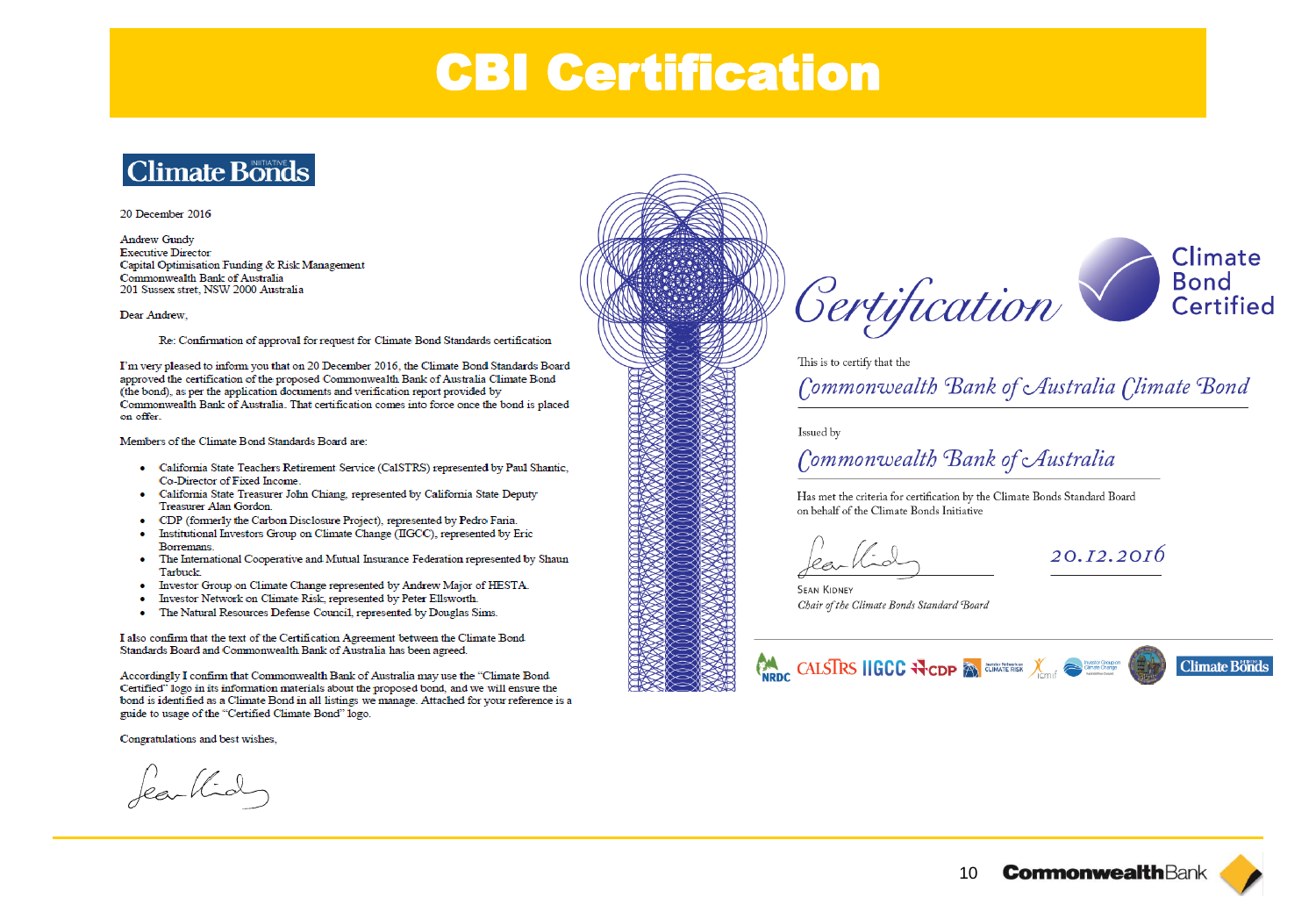### Disclaimer

**All Investors:** The Commonwealth Bank of Australia ABN 48 123 123 124 AFSL 234945 (the "**Bank**"), is incorporated in Australia with limited liability. Commonwealth Securities Limited ABN 60 067 254 399 AFSL 238814 ("**CommSec**"), is a wholly owned, but non-guaranteed, subsidiary of the Bank and is incorporated in Australia with limited liability. Please view our website at www.research.commbank.com.au for more information. The Bank and its subsidiaries, including CommSec, Commonwealth Australia Securities LLC, CBA Europe Ltd and Commonwealth Research, are domestic or foreign entities or business areas of the Commonwealth Bank Group of Companies ("**CBGOC"**). CBGOC and their directors, employees and representatives are referred to in this Disclosure and Disclaimer as "**the Group**". This report is published solely for informational purposes and is not to be construed as a solicitation or an offer to buy any securities or financial instruments. This report has been prepared without taking account of the objectives, financial situation and capacity to bear loss, knowledge, experience or needs of any specific person who may receive this report. No member of the Group does, or is required to, assess the appropriateness or suitability of the report for recipients who therefore do not benefit from any regulatory protections in this regard. All recipients should, before acting on the information in this report, consider the appropriateness and suitability of the information, having regard to their own objectives, financial situation and needs, and, if necessary seek the appropriate professional, foreign exchange or financial advice regarding the content of this report. We believe that the information in this report is correct and any opinions, conclusions or recommendations are reasonably held or made, based on the information available at the time of its compilation, but no representation or warranty, either expressed or implied, is made or provided as to accuracy, reliability or completeness of any statement made in this report. Any opinions, conclusions or recommendations set forth in this report are subject to change without notice and may differ or be contrary to the opinions, conclusions or recommendations expressed elsewhere by the Group. We are under no obligation to, and do not, update or keep current the information contained in this report. The Group does not accept any liability for any loss or damage arising out of the use of all or any part of this report. Any valuations, projections and forecasts contained in this report are based on a number of assumptions and estimates and are subject to contingencies and uncertainties. Different assumptions and estimates could result in materially different results. The Group does not represent or warrant that any of these valuations, projections or forecasts, or any of the underlying assumptions or estimates, will be met. Past performance is not a reliable indicator of future performance. The Group has provided, provides, or seeks to provide, investment banking, capital markets and/or other services, including financial services, to the companies described in the report and their associates. This report is not directed to, or intended for distribution to or use by, any person or entity who is a citizen or resident of or located in any locality, state, country or other jurisdiction where such distribution, publication, availability or use would be contrary to law or regulation or which would subject any entity within the Group to any registration or licensing requirement within such jurisdiction. All material presented in this report, unless specifically indicated otherwise, is under copyright to the Group. None of the material, nor its content, nor any copy of it, may be altered in any way, transmitted to, copied or distributed to any other party, without the prior written permission of the appropriate entity within the Group. In the case of certain products, the Bank or one of its related bodies corporate is or may be the only market maker. The Group, its agents, associates and clients have or have had long or short positions in the securities or other financial instruments referred to herein, and may at any time make purchases and/or sales in such interests or securities as principal or agent, including selling to or buying from clients on a principal basis and may engage in transactions in a manner inconsistent with this report.